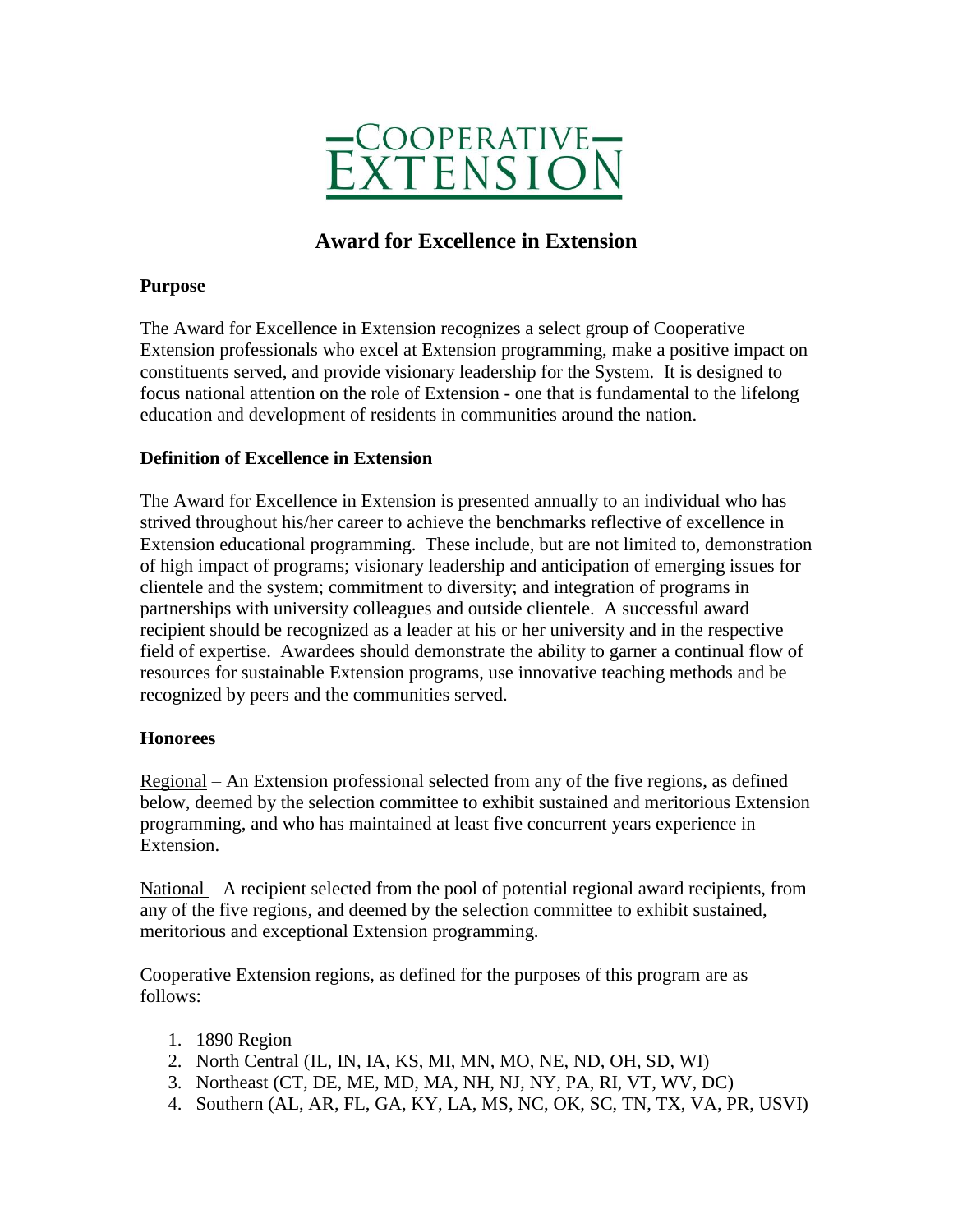5. Western (AK, AZ, CA, CO, HI, ID, MT, NV, NM, OR, UT, WA, WY, American Samoa, Guam, Micronesia, Northern Marianas)

# **Award Presentation**

A plaque and cash award is presented by the Extension Committee on Organization and Policy (ECOP) Chair and U. S. Department of Agriculture National Institute of Food and Agriculture (NIFA) Director, during the Awards Program at the Association of Public and Land-grant Universities  $(A \cdot P \cdot L \cdot U)$  Annual Meeting, this year November 10-12, 2013, in Washington, DC. Travel stipends up to \$1,000 per award, not per individual, are provided by USDA/NIFA.

# **Eligibility**

The nominee must be an active Cooperative Extension System professional (state, regional and/or county) with at least 50 percent EFT/FTE university appointment in Extension (Administrative EFT/FTE in these areas do not qualify a nominee) as of the nominee submission due date, and have responsibility for Extension programming for five concurrent years.

Nominations may be submitted by a nominee, supervisor, or peer. Only two nominations per institution will be accepted. If multiple nominations are received from the same institution, the review committee will consider the first two complete nominations submitted.

National award recipients are not eligible for renomination. Regional award recipients may only be renominated to receive a national award. Such renomination may occur no sooner than three years following receipt of the regional award. Current members of the ECOP are not eligible.

## **Basis for nomination**

The nominee or another individual may prepare the nominations package. Nominations will be evaluated for outstanding accomplishments in achieving and sustaining excellence in Extension. Incomplete applications will not be reviewed. The following should be incorporated into the justification of the nomination:

- Determine institutional and Extension professional/nominee eligibility as noted above.
- A complete nomination package consists of the information needed to describe the basis for nomination.
- Submit the nominee's Curriculum Vitae (CV) with the nomination, in addition to the nomination. The CV is for use by the selection committee chair only and will not be submitted to the entire selection committee. Therefore, the CV must be referenced in the nomination package.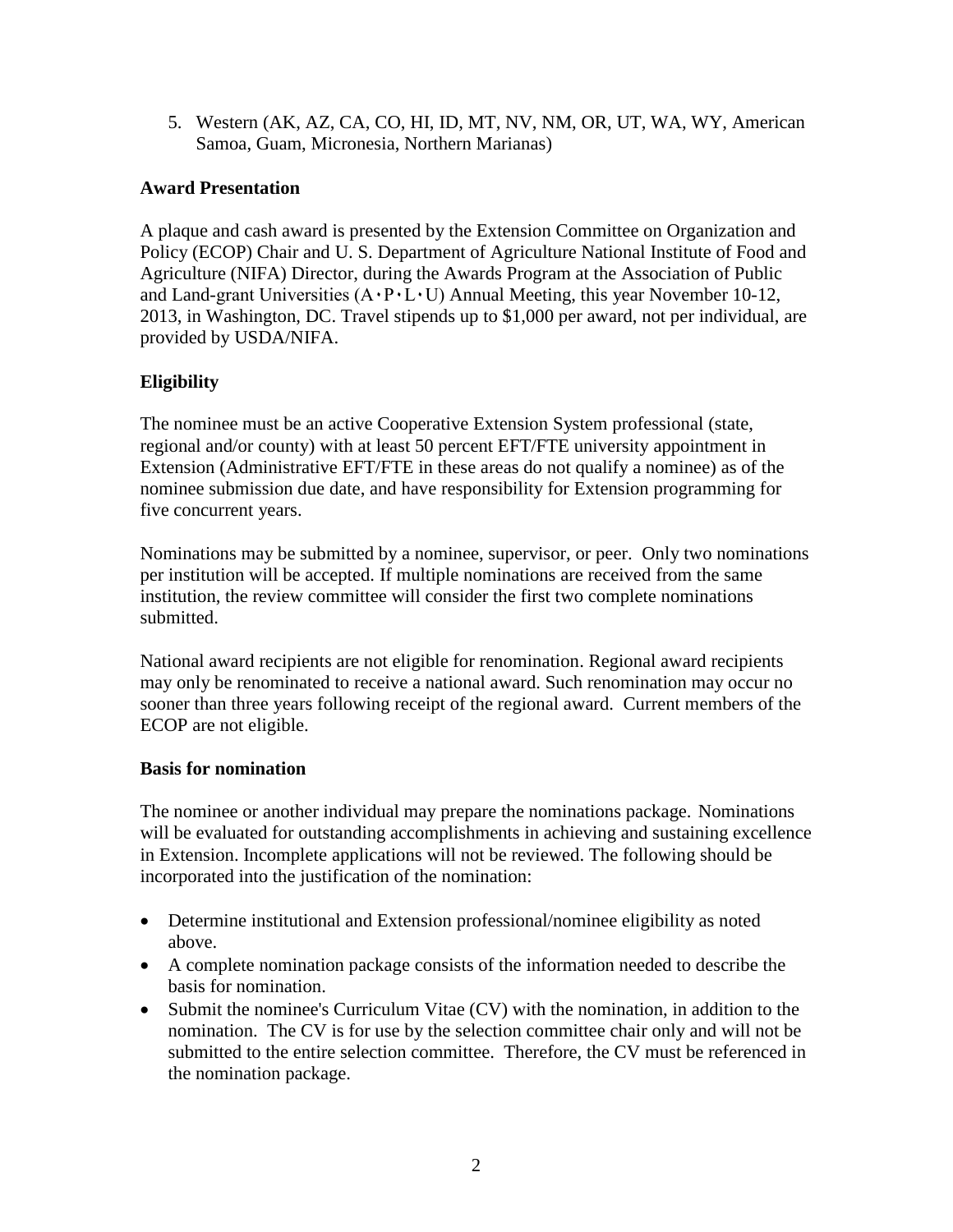**Nomination Package Guidelines –** Only electronic submissions will be accepted. The due date is June 1 each year. In 2013, the nominations will be submitted online. Questions about the nomination form can be addressed to Chrystal Checketts, Staff Associate, Cooperative Extension, at [chrystal.checketts@extension.org.](mailto:chrystal.checketts@extension.org)

# **The following information may be submitted via the survey instrument** (\* denotes required information):

- Name, title, address, phone number and email address of nominee\*
- Nominator information (name, title, address, phone number and email address)\*
- Specific wording for award citation  $(15 \text{ words or less})^*$
- Endorsement by the nominee's Dean/Director, Administrator or Associate Administrator, or State Program Leader. For institutions with a different administrative structure, the nomination must be endorsed by an individual having administrative oversight of the nominee. *(If the survey is submitted by someone other than the supervisor, electronic endorsement must be sent to chrystal.checketts@extension.org by the deadline of June 1 with the subject line: 2013 Excellence in Extension Award Endorsement for [insert name of nominee])*.\*
- Nominee's background information including nominee's education and experience to justify award selection.\*
- Endorsement statements from his/her administrator, a former program participant, a colleague, etc.
- Other information to be used against the evaluation criteria (shown below).

## **Selection and Review Process**

The  $A \cdot P \cdot L \cdot U$  Cooperative Extension Section Extension Committee on Organization and Policy (ECOP) and USDA/NIFA have asked the ECOP Personnel Subcommittee to solicit and manage the nominations for the award. The Personnel Subcommittee will appoint a selection committee with approval of the chair of ECOP and the NIFA Director. The panel will be made up of two state Extension specialists, three county Extension educators, the Council for Agricultural Research, Extension, and Teaching (CARET) representative to ECOP, and a member of the Personnel Subcommittee and a member from NIFA.

Nominees from each of the five regions will be evaluated by the above committee first in competition with others from within the same region. Extension professionals deemed most meritorious in each of the five regions will then be placed in competition for the national award. The ECOP Personnel Subcommittee conveys the selected Award recipient(s) to the ECOP Chair and NIFA Director for receipt of the awards at the A۰P۰L۰U Annual Meeting held in November. Reviewers follow strict rules governing conflict of interest and confidentiality.